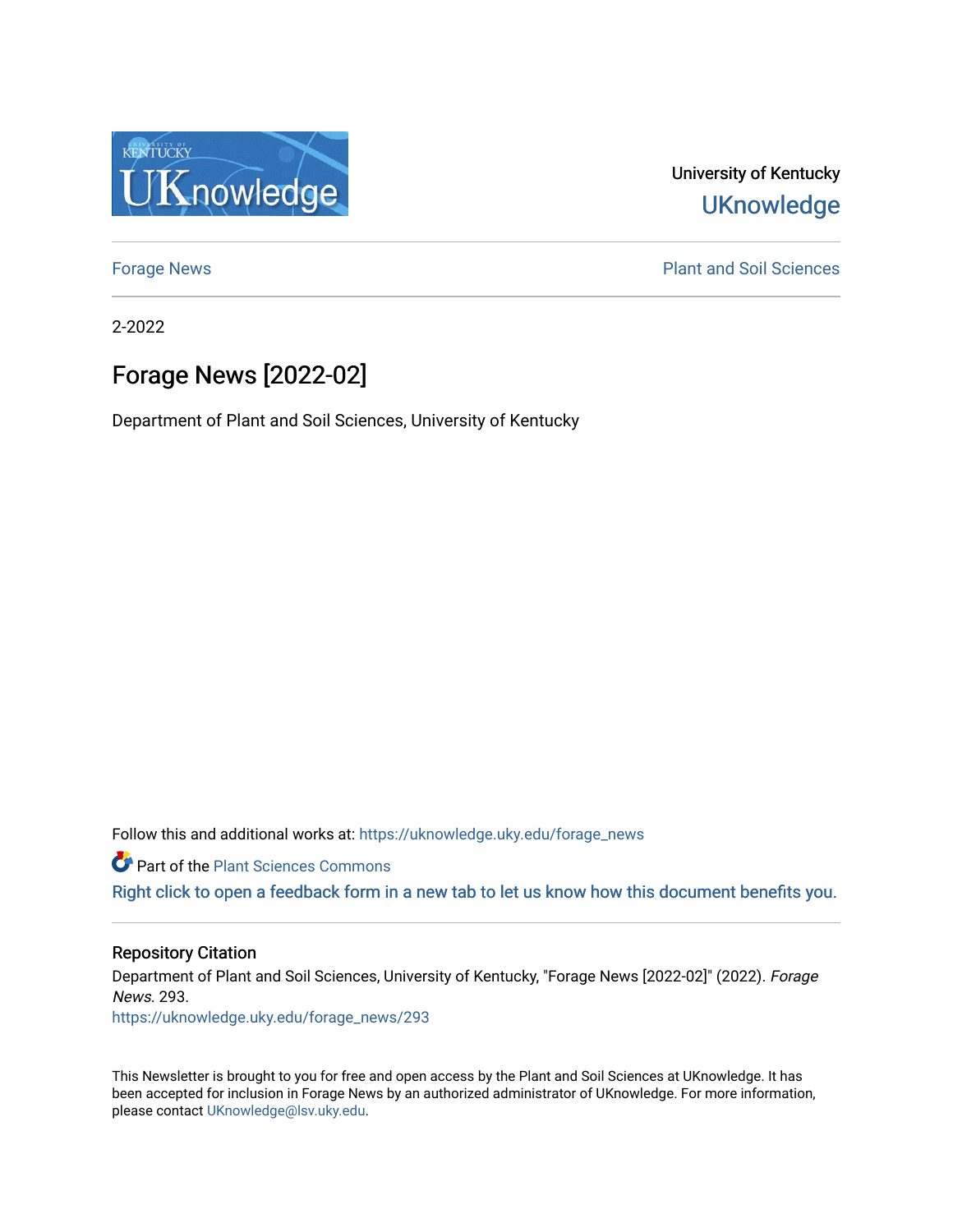

# **Keeping Forage-Livestock Producers in Kentucky Informed Dr. Ray Smith and Krista Lea, editors**

# February 2022

This issue of Forage News is sponsored by Growmark/FS Forage Seeds, now available at Southern States.



If you would like to receive this newsletter via email, please visit: https//kyforagenews.com/sign-up/

### **Silage and Baleage a big focus for the 2022 Kentucky Alfalfa and Stored Forage Conference**

The Warren County Ext. office is hosting this years KY Alfalfa and Stored Forage Conference on Feb. 24. 7:30(CST) Registration and Exhibits

8:00 Welcome and overview for the day - Brett Reese, Southern States, President of KFGC

8:15 The biology of silage fermentation and additives - Dr. Chris Teutsch, University of Kentucky

8:45 Species and variety options for baleage - Dr. Ray Smith, University of Kentucky

9:15 Harvest timing and moisture determination - Dr. Jimmy Henning and Ben Connor, University of Kentucky

9:45 Break—Visit exhibits and silent auction

10:15 Mowing and conditioning for baleage:

Equipment adjustment and harvest management Dr. Jessica Williamson, AGCO

11:00 Alfalfa insect update - Dr. Lee Townsend (ret.) University of Kentucky

11:30 Lunch, Alfalfa awards, Silent auction results 12:30 Optimizing quality with bale density and time of wrapping - Dr. Jessica Williamson, AGCO

1:00 Round bale silage: Farmer results in Kentucky - Dr. Jimmy Henning, University of Kentucky

1:30 Baled silage panel: Making high quality baleage -

Dr. Jessica Williamson and Craig Cohron, producer

2:30 Final Comments and Survey Collection

3:00 Adjourn

Register at https://kyalfalfa 2022.eventbrite.com.

## **Pastures Please!! 12th Annual Winter Horse program**

The Fayette County Extension Office is hosting Pastures Please!! On Monday, February 21st beginning at 5:30 pm. Topics include Evaluating Pasture Health, Controlling Foxtail and Buttercup, and Plants That Shouldn't Be In Your Pastures. Register for this free event at https://pasturesplease2022.eventbrite.com.

**Pub of the Month: Renovating Hay and Pasture Fields (AGR-26).** Renovate means to renew and improve. This publication discusses managing a pasture or hay field that has become less productive and renovating or "renewing" it so that it will become more

productive. In Kentucky, this usually means adding lime and fertilizer, controlling weeds, and planting an adapted legume such as red clover and/or ladino white clover. The primary benefits of renovation come as a result of getting legumes established in grass-dominated fields. Download at Forage website under Establishment.

## **Frost Seeding Clover: Getting it Right!**

Legumes play in sustainable grassland ecosystems. This is especially true at current fertilizer prices. Nitrogen prices have continued to increase (Figure 1). Currently, one pound of nitrogen as urea is coming in at \$0.95. The following article provides some practical suggestions for establishing and maintaining legumes in your pastures. *Figure 1. Nitrogen price trends over the last 12 months*.



*Soil test and adjust fertility*. In order for clover and other improved legumes to persist and thrive in pastures, we must create an environment conducive to their growth. This starts with soil fertility. Prior to frost seeding clover, lime and fertilize pastures according to soil test recommendations.

*Suppress sod and decrease residue*. The existing sod must be suppressed and plant residue reduced prior to frost seeding. The reduction in plat residue allows seed to reach the soil surface where it can be incorporated by freezing and thawing events. Sod suppression and residue reduction is best accomplished by hard grazing in late fall and early winter.

*Ensure good soil-seed contact*. Good soil-seed contact is required for seed germination and emergence. In frost seedings, this occurs when freezing and thawing cycles form cracks in the soil surface, often referred to as a honeycomb.